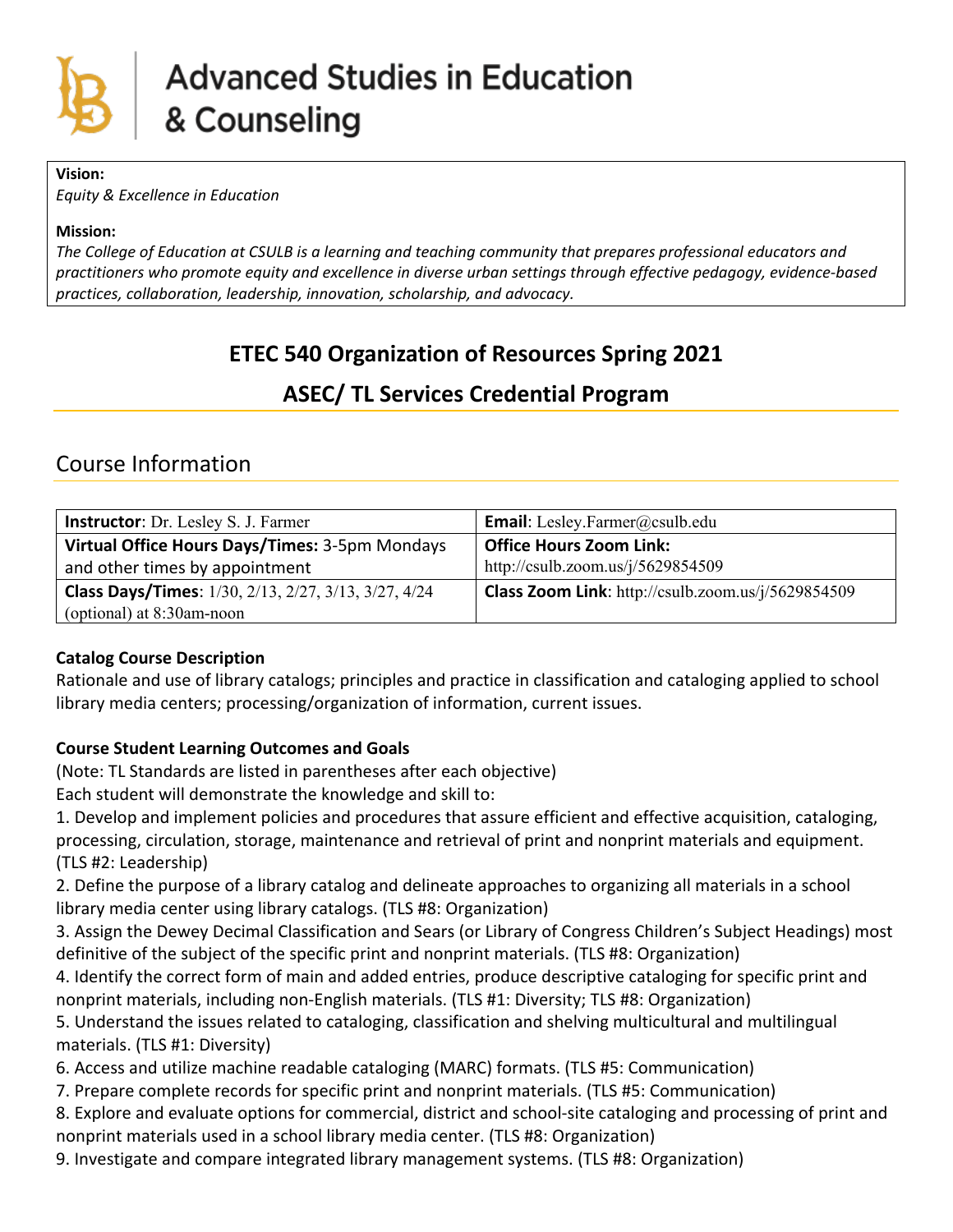10. Assess and adapt curriculum-based lessons for instructing students in locating print and nonprint materials, and the use of computers for information retrieval. (TLS #6: Learning Experiences)

## **Required Texts/Course Materials:**

\* required

*Abridged DDC 15*. Dublin, OH: OCLC, 2012. (available free online in class) \**Concise AACR2*. (2004). Chicago: American Library Association. Available online free at https://docs.zoho.com/embed/mb9urb015be3827ec4e4abab5b136aeca52f6 \*Kelsey, M. (2018). *Cataloging for school librarians* (2d ed.). Lanham, MD: Rowman & Littlefield. ISBN 978- 1538106082 Also available in CSULB bookstore Miller, J. (2018). *Sears List of Subject Headings* (22d ed.). Bronx, NY: Wilson. ISBN 978-1682172346 (available free online in class) Also available in CSULB bookstore Cataloging glossary: https://lib.ou.edu/documents/cat\_Glossary%20of%20Cataloging%20Terms.pdf Beachboard online readings; Library ereserves for ETEC540 (which is also the password)

## **Mode of Delivery and Technical Requirements**

To be admitted into the ETEC and Teacher Librarian program, the catalog text states that accepted students: "are expected to have a working knowledge of word processing, databases, spreadsheets, desktop publishing, presentation software, Internet searching, and e-mail usage." For this course, you will learn how to create a library record/entry using BestMarc/MitiNet; therefore, you should know how to access and input into a webbased application. As a student, you have free access to Lynda.com (a rich collection of online education and technology tutorials) and Office 365 (which includes Word, Excel, PowerPoint, etc.). Other software tools that you will use in this course have been licensed for you, and links to them are provided in the relevant module.

This course is conducted entirely through Alternative Modes of Instruction, using both synchronous online and asynchronous learning. Students will access the course material and activities on [BeachBoard](https://bbcsulb.desire2learn.com/d2l/home) and are required to participate in synchronous class meetings via [Zoom.](https://csulb.zoom.us/meeting) All students must have access to a computer or other device with Internet functionality to access BeachBoard and Zoom, participate in class activities, and complete assignments. Students must also have access to Internet sufficient to interact in synchronous meetings.

Students who experience unexpected technical issues for a class session or assignment will be provided with the opportunity to make up missed work. Students who experience technical issues during a synchronous meeting or with an assignment should email me as soon as possible to let me know.

To access this course on [BeachBoard](https://bbcsulb.desire2learn.com/d2l/home) and [Zoom,](https://csulb.zoom.us/meeting) students will need access to the Internet and a supported web browser (Safari, Google Chrome or Firefox). Log in to [BeachBoard](https://bbcsulb.desire2learn.com/) with your CSULB Campus ID and BeachID password. Once logged in, you will see the course listed in the My Courses widget; click on the title to access the course. To access Zoom, first [install the latest version](https://zoom.us/download) of the Zoom app on your device. Use the link provided and/or sign in using your CSULB Campus ID and BeachID password via Single Sign On to create or join a Zoom session. If students need technical assistance during the course or would like to report a technical issue with BeachBoard or Zoom, they should contact the [Technology Help Desk.](https://www.csulb.edu/academic-technology-services/academic-technology-resources-for-students) The university provides a variety of [technology resources](https://www.csulb.edu/academic-technology-services/academic-technology-resources-for-students) to students.

## **Course Communication and Zoom Etiquette**

We will use BeachBoard to make announcements, communicate information, post assignments and corresponding due dates, and discuss course-related topics. Please note: It is the student's responsibility to check BeachBoard a minimum of once per week, as it will contain important information about upcoming class assignments, activities, and other elements of the course. Students should also be sure to check their CSULB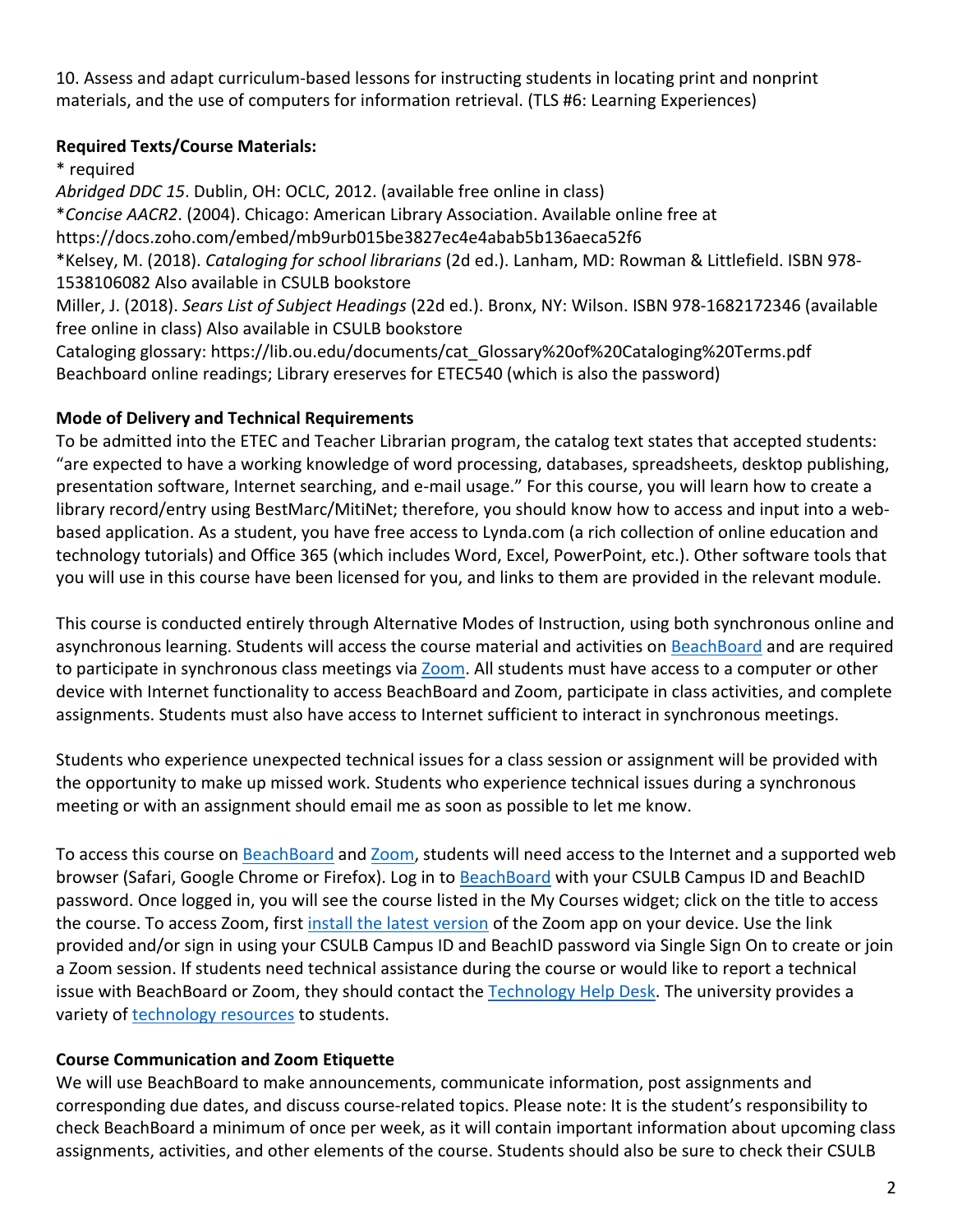email accounts a minimum of once per week to receive important communications about the course from the instructor or other enrolled students. Students should also review the Office of Student Conduct and Ethical Development's [Zoom Etiquette for Students @ the Beach.](https://www.csulb.edu/sites/default/files/u48211/zoom_etiquette_for_students.pdf)

Tools:

- Syllabus
- Student profile tool
- Discussion forum for submitting work
- Zoom tool for interactive discussion online
- Q/A discussion forum to ask about course details (e.g., to clarify assignments)

• "Water cooler" discussion forum for students (and instructor) to share resources, job openings, etc. Processes:

- The instructor expects weekly participation, including civility. In turn, the instructor will also comment on discussion boards.
- The instructor will host Zoom Office Hours Mondays 3-5pm, and other times by appointment.
- Students may post queries via the Q/A discussion forum or email the instructor via the BeachBoard Classlist page. The instructor will reply within 24 hours, except on Sundays.
- As a workaround for work submission in case of technology problems, students may fax in work at 562-985-4534 (Attn: Farmer).
- Feedback for assignments. Summative feedback, including grade points, will be posted within four days of the end of the module. Students may also request formative feedback on work submitted up to 48 hours before an assignment is due; feedback will be provided within 24 hours, except on Sundays.
- Students who receive less than 70% of points on an assignment worth more than 25 points may resubmit within one week to be regraded for possible additional points up to 90% (review and possible regrading will be done within 5 days).
- Communications information is available in the syllabus, in the course home page (including welcome video), with details in each module.

## **Course Schedule**

The following schedule is tentative, and may change to reflect class needs and interests:

Week 1 Synchronous 1/30: Course Overview (SLO #1, 2)

Organization and retrieval of materials, Processing. Access points, Descriptive cataloging (AACR2/RDA) Readings: Kelsey p. 1-7; Rubin p. 346-349; consult AACR2; online

Tasks: Process Assessment parts 1-2 due 2/12; bring descriptive cataloging effort (and sources) to week 3 discussion

Week 2 Asynchronous 2/6: History (SLO #2) Readings: Kelsey p. 7-16; Gorman etc. online Task: History discussion (5 pts.) due 2/12

Week 3 Synch 2/13: Descriptive Cataloging: RDA and MARC (SLO# 1, 2, 4, 6, 7) Readings: Kelsey chp. 2, 5-8; Rubin p. 355-357; Farmer article; online Task: Use www.best-marc.com (and/or your own library's ILMS) to catalog; Bring descriptive cataloging effort to week 5 discussion

Week 4 Asynch 2/20: Metadata and Standards (SLO# 1) Readings: Rubin 349-353, 358-378; online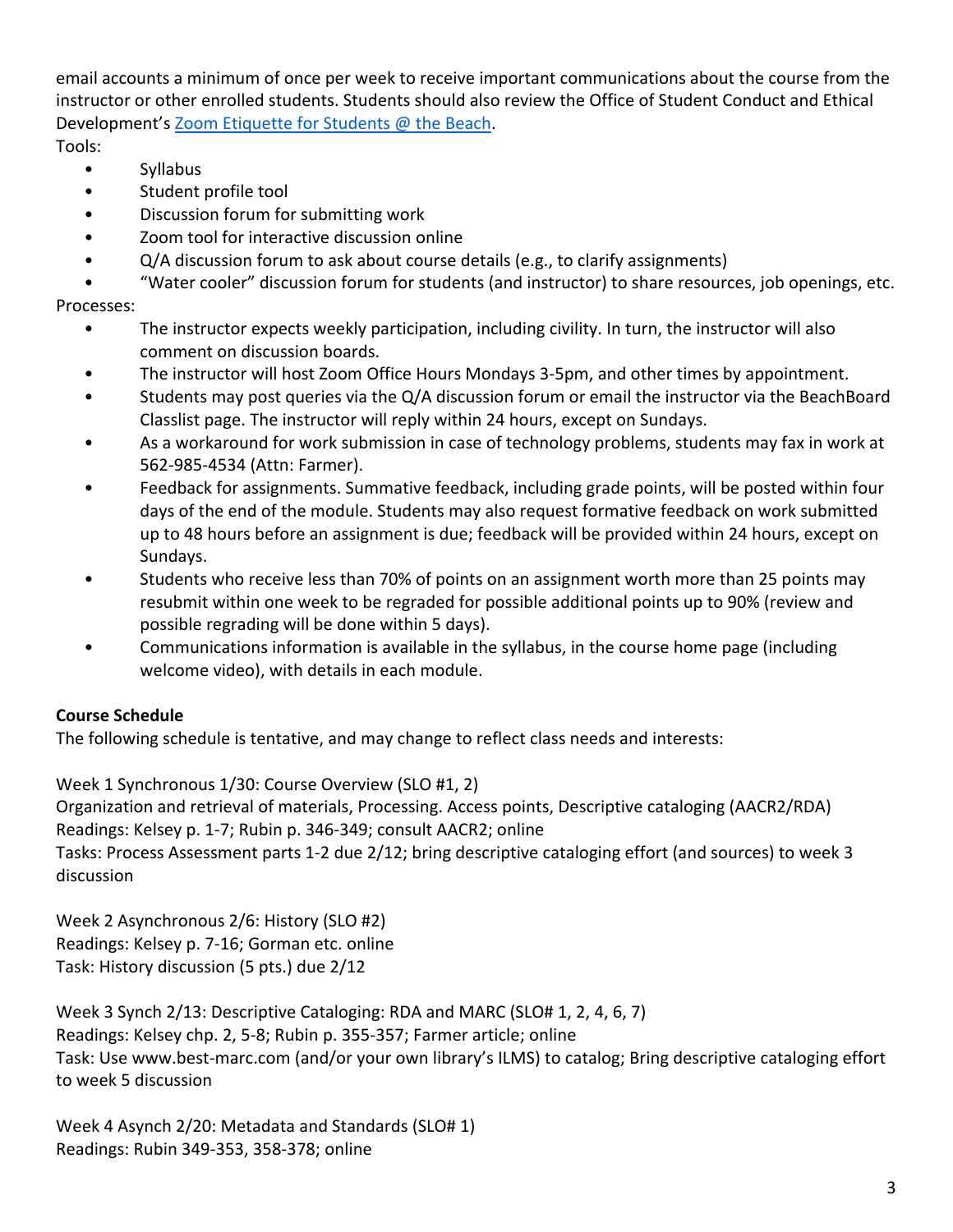Task: Metadata / Standards discussion (5 pts.) due 2/26

Week 5 Synch 2/27: MARC and Formats (SLO# 1, 4, 5, 6)) Readings: Kelsey chp. 7; Rubin 355-357; online MitiNet (MARC Magician) Task: Bring MARC effort to week 7 discussion

Week 6 Asynch 3/6: Authority Files and Copy Cataloging (SLO# 8) Readings: Kelsey chp. 3,4; online Task: Authority discussion (5 pts.) due 3/12

Week 7 Synch 3/13: Subject analysis: Subject headings (Sears/LC) (SLO# 1, 3, 5, 6) Readings: Kelsey chp. 11; Sears Preface/Principles Tasks: Subject Headings quiz (5 pts.) due 3/19; bring subject headings to week 9 discussion

Week 8 Asynch 3/20: Retrieval tools, Indexing (SLO# 2, 7, 9, 10) Readings: Rubin 353-355; online Task: Indexing discussion (5 pts.) due 3/26

Week 9 Synch 3/27: Dewey Decimal Classification System; call numbers (SLO# 1, 3, 6) Readings: DDC introduction, Kelsey chp. 12, 13; Manley, Kaplan, Justice League article, online Tasks: DDC quiz (5 pts.) due 4/2; Culminating cataloging and classification (130 pts.) due 4/9; Process Assessment pt. 3 (processing profile; 5 pts.) due 4/16

Week 10 Spring break

Week 11 Asynch 4/10: LC headings and classification ((SLO# 1, 2, 3) Readings: online Task: LC discussion (5 pts.) due 4/16

Week 12 Asynch 4/17: Instruction (SLO# 5, 10) Readings: Kelsey chp. 14; online Task: Lesson (20 pts.) due 4/30; last chance classification efforts due 4/23

Week 13 Synch 4/24 (optional): Organizational Issues (ILMS) (SLO# 1, 8, 9) Issues: technology, format, multicultural Policies and procedures: circulation, shelflists, inventory Related Reading: online Tasks: ILMS comparison (30 pts.) due 5/8, Process assessment pts. 4-6 due 5/15

Week 14 Asynch 5/1: Resource handling and maintenance (SLO#, 1, 8) Book repair demo Readings: online Task: Process assessment pts. 7-8 due 5/15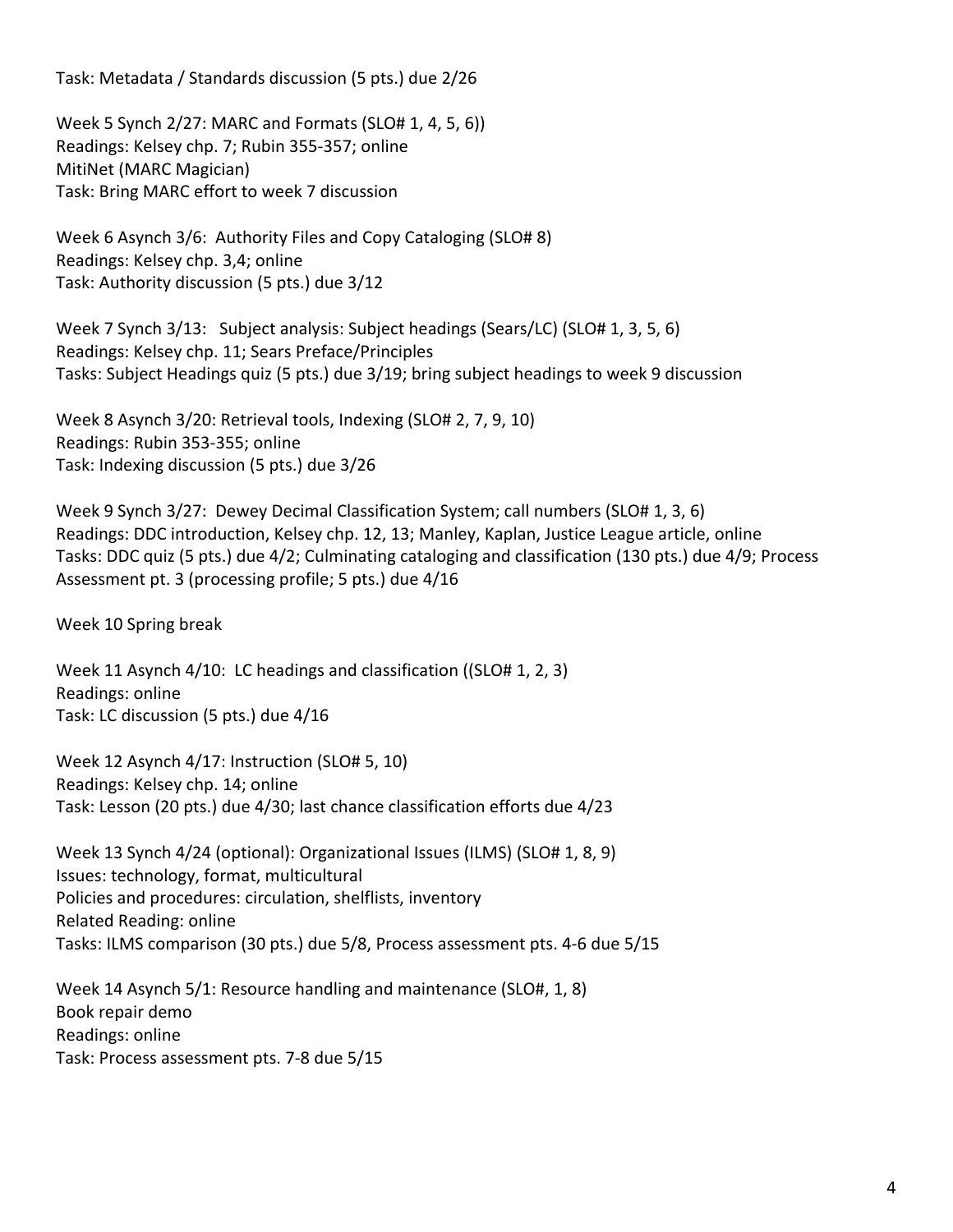# Course Evaluation Components and Grading

#### **Evaluation Components**

[*Provide detailed information on the requirements for each evaluation component (e.g., assignment, paper, exam), how each evaluation component will be assigned, due dates and/or exam dates, mode of submission, if the assignment is a group or individual assignment, extra credit assignments etc.*]

### **Course Grading**

Points are determined based on accuracy, thoroughness, clarity and insight. A and B work should be of graduate study quality. Students are expected to attend and participate in class and online. A reminder: Successful coursework should be considered for inclusion in your program portfolio (aligned to Program standards), which is due at the end of your field experience. (See Field Experience guidelines at [http://www.csulb.edu/lmt\)](http://www.csulb.edu/lmt)

#### **Grading Scale**

| <b>Letter Grade</b> | Percentage    |  |
|---------------------|---------------|--|
|                     | 90-100%       |  |
| B                   | 80-89%        |  |
| ┌                   | 70-79%        |  |
| D                   | 60-69%        |  |
|                     | 59% and below |  |

#### **Evaluation Components and Weight (Sample)**

| <b>Evaluation Component</b>           | <b>Points</b> | Weight |
|---------------------------------------|---------------|--------|
| <b>Process Assignment</b>             | 50            | 17%    |
| Cataloging                            | 100           | 33%    |
| Classification                        | 30            | 10%    |
| System comparison                     | 30            | 10%    |
| <b>Library Instruction Assignment</b> | 20            | 7%     |
| Class/Equivalent Participation        | 30            | 10%    |
| <b>Online Discussions</b>             | 30            | 10%    |
| <b>Online Quizzes</b>                 | 10            | 3%     |
| <b>Total</b>                          | 300           | 100%   |

#### **Assignment Details: (300 points total)**

#### *Process Assessment (50 points total); SLO #1-5, 8-10*

Visit a library (not your own) staffed by a credentialed/master's degree librarian, and report on how technical processing is handled at the site.

#### *Cataloging: (100 points) (SLO# 3-7)*

Using AACR2R rules, catalog 10 items representative of problems addressed in this course. Each print item must represent one of the following: (fiction, nonfiction, paperback, reference, series, periodical). Each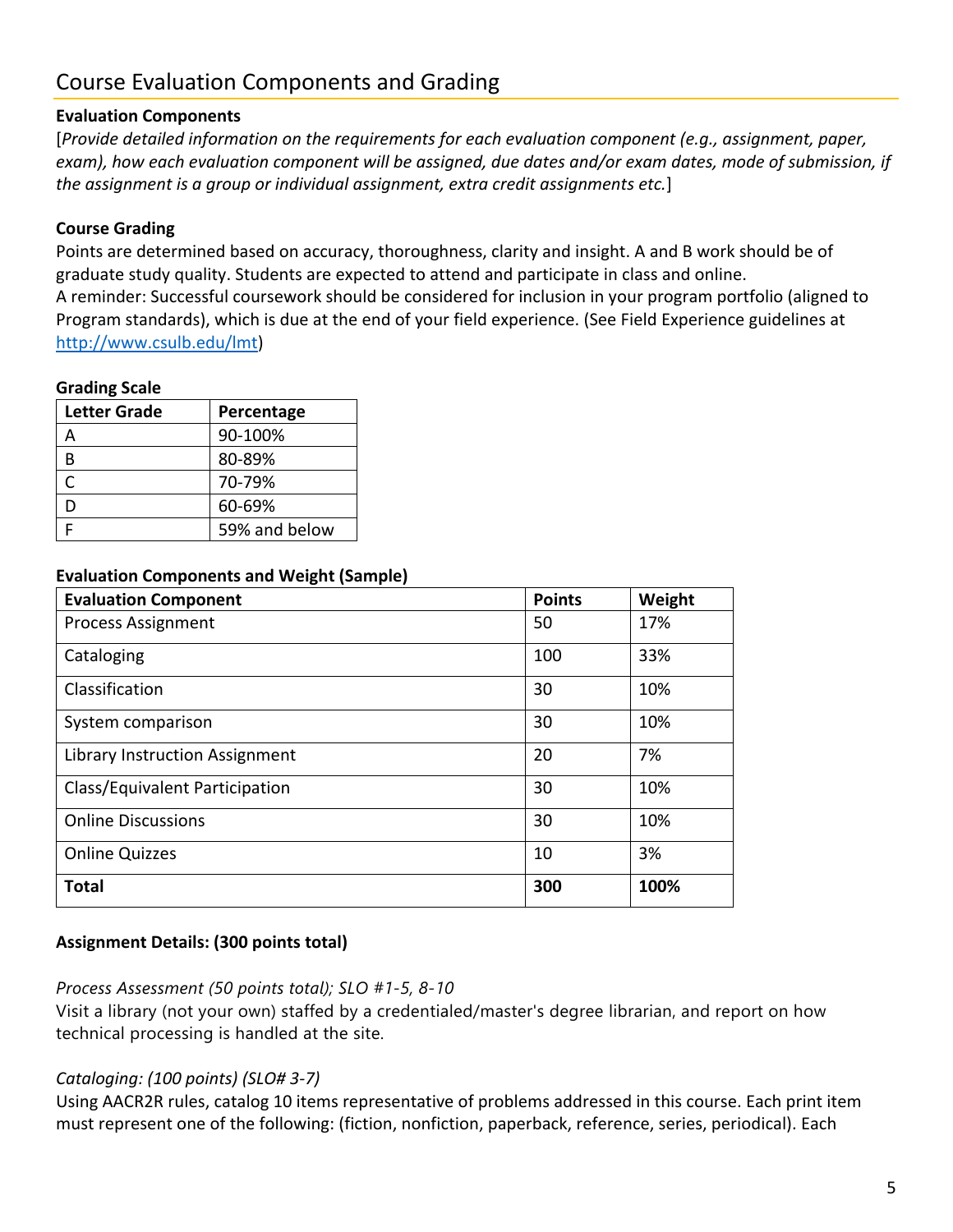nonprint item must represent a different format (DVD, equipment, sound, website). One of the items must be bilingual or in a language other than English.

1. Prepare a main entry for each item including: call number, body of the record, all added entries (tracings); this would look like with the patron would see

3. Records may be done using an automated cataloging system, or in card format.

4. For ALL items, create an accompanying MARC record. These may be generated using an automated system. Each item is worth 10 points, and is graded based on accuracy on: the form of the entry; punctuation and spacing; accuracy of main entry added entries.

## *Classification: (30 points) (SLO# 3-7)*

For the 10 items catalogued (in the same forms), assign the correct:

1. Dewey Decimal Classification (1 point per item)

2. Sears Subject Headings (2 points per item)

*System Comparison: (30 points) (SLO# 9)*

Compare two integrated library management systems. Describe your experience using one system.

*Library Instruction: (20 points) (SLO# 10)*

Assess a lesson to aid students or adults (teachers, parents) in locating library materials. Improve on it, adapting it to your setting. Make specific provisions for diverse students.

Class (or equivalent Participation) (30 points: 5 pts./class) (SLO# 1-10) Online discussion (30 pts. total) History, Metadata, Authority, LC, Indexes Online quizzes (10 points total): Subject headings, DDC

## Course Policies

## **Attendance and Participation**

Attendance (e.g., being present for all synchronous class sessions) and active participation are essential to your success in this class. Asynchronous participation in BeachBoard discussions is also required. Participation is 10% of your grade and will be monitored both through attendance at Zoom sessions and through entries in the online discussion board via BeachBoard. Non-participation in either synchronous or asynchronous aspects of the course will negatively impact your grade.

## **Late Work/Make-up Policy**

All assignments are due on the date scheduled. Late work may be submitted for grading (up to 90% of the total points of that assignment, if submitted within a week).

## **Plagiarism/Academic Integrity Policy**

There is zero tolerance for cheating, plagiarism, or any other violation of academic integrity in this course. Work submitted is assumed to be original unless your source material is documented using proper citations. Using the ideas or words of another person, even a peer or a web site, as if it were your own, constitutes plagiarism. It is your responsibility to review the University policy on [Cheating and Plagiarism](http://catalog.csulb.edu/content.php?catoid=5&navoid=369#cheating-and-plagiarism) that governs your participation in courses at CSULB.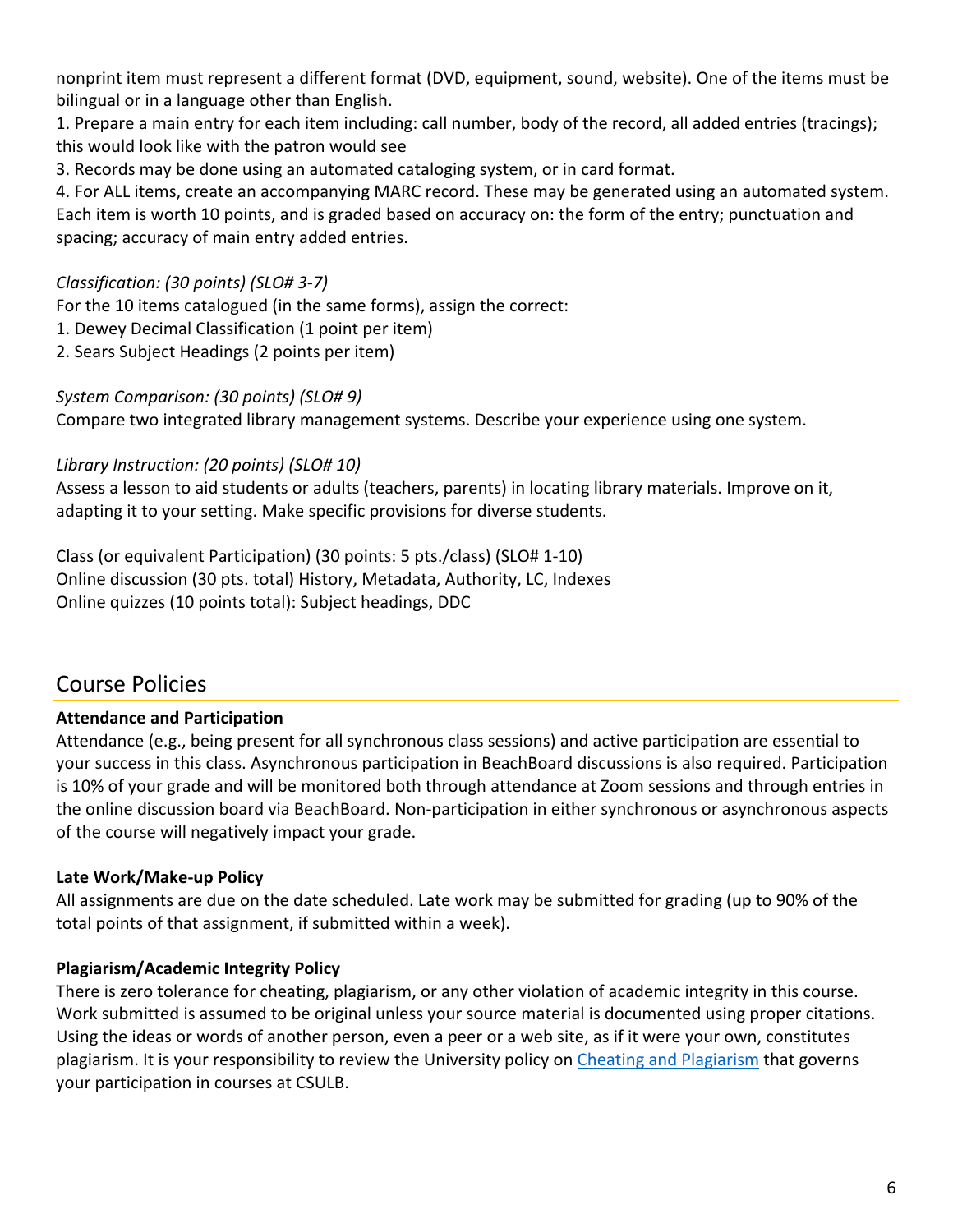#### **University Withdrawal Policy**

Class withdrawals during the final 3 weeks of instruction are not permitted except for a very serious and compelling reason such as accident or serious injury that is clearly beyond the student's control and the assignment of an Incomplete grade is inappropriate (see [Grades\)](http://www.csulb.edu/depts/enrollment/student_academic_records/grading.html). Application for withdrawal from CSULB or from a class must be filed by the student [online,](https://www.csulb.edu/student-records/dropping-and-withdrawing) whether or not the student has ever attended the class; otherwise, the student will receive a grade of "WU" (unauthorized withdrawal) in the course. View the CSULB guidelines on [Dropping and Withdrawal](https://www.csulb.edu/student-records/dropping-and-withdrawing#:%7E:text=Policy,after%20separation%20from%20the%20university.) for more detailed information.

#### **Special Needs Accommodations**

Students with disabilities who require reasonable academic accommodations are strongly encouraged to register with the Bob Murphy Access Center (BMAC) each semester. Students must submit supporting disability documentation to BMAC and provide faculty of any BMAC verification of accommodations as early in the semester as possible. BMAC is located in the Student Success Center, Room 110 and may also be reached by phone at (562) 985-5401 or via email at **bmac@csulb.edu**.

During this time of COVID-19, if you have any condition that prevents you from attending class in-person or wearing a face covering/mask, please contact BMAC at [bmac@csulb.edu](mailto:bmac@csulb.edu) for reasonable accommodations.

### **College of Education Expectations for Professional Conduct**

### [*Use statement below.*]

Professional conduct and ethical dispositions are expected of all CED students at all stages of program participation including: advising, coursework, clinical/field practice, and extra-curricular activities in face-toface, hybrid and online/virtual learning environments.

A CED student is expected to:

- 1. Act to benefit all individuals and communities by promoting the physical and psychological safety of others. Do no harm.
- 2. Abide by the mission, policies, procedures, safety regulations, and standards of professionalism of partnering institutions (e.g., schools, clinics, colleges, community organizations) when engaged in clinical or field practice.
- 3. Demonstrate cultural competence and responsiveness in honoring and respecting multiple perspectives, identities, and lived experiences of others in diverse classroom and clinical settings.
- 4. Monitor professional integrity by engaging in self-reflective practice and acknowledging the consequences of one's own actions or inactions on others.
- 5. Maintain essential collegial behaviors and ethical obligations delineated in standards of professional practice by accrediting organizations and professional associations in one's field of practice, including but not limited to the California Commission on Teacher Credentialing and other associations noted in the appendices to this document.

CED students must adhere to CSULB's Rules and Regulations and student conduct codes enforced by the CSULB Office of Student Conduct & Ethical Development, as well as to college, department, and program policies. If deemed necessary, reports of discriminatory behaviors toward others based on age, culture, national origin, gender, ability, race, religion, or sexual orientation will be referred to the CSULB Office of Equity and Diversity. Observed forms of harassment in physical or digital form may require immediate referral to the CSULB Office of Student Conduct & Ethical Development. Claims of sexual harassment, discrimination, harassment, or retaliation will be reported immediately to the CSULB Office of Equity and Diversity.